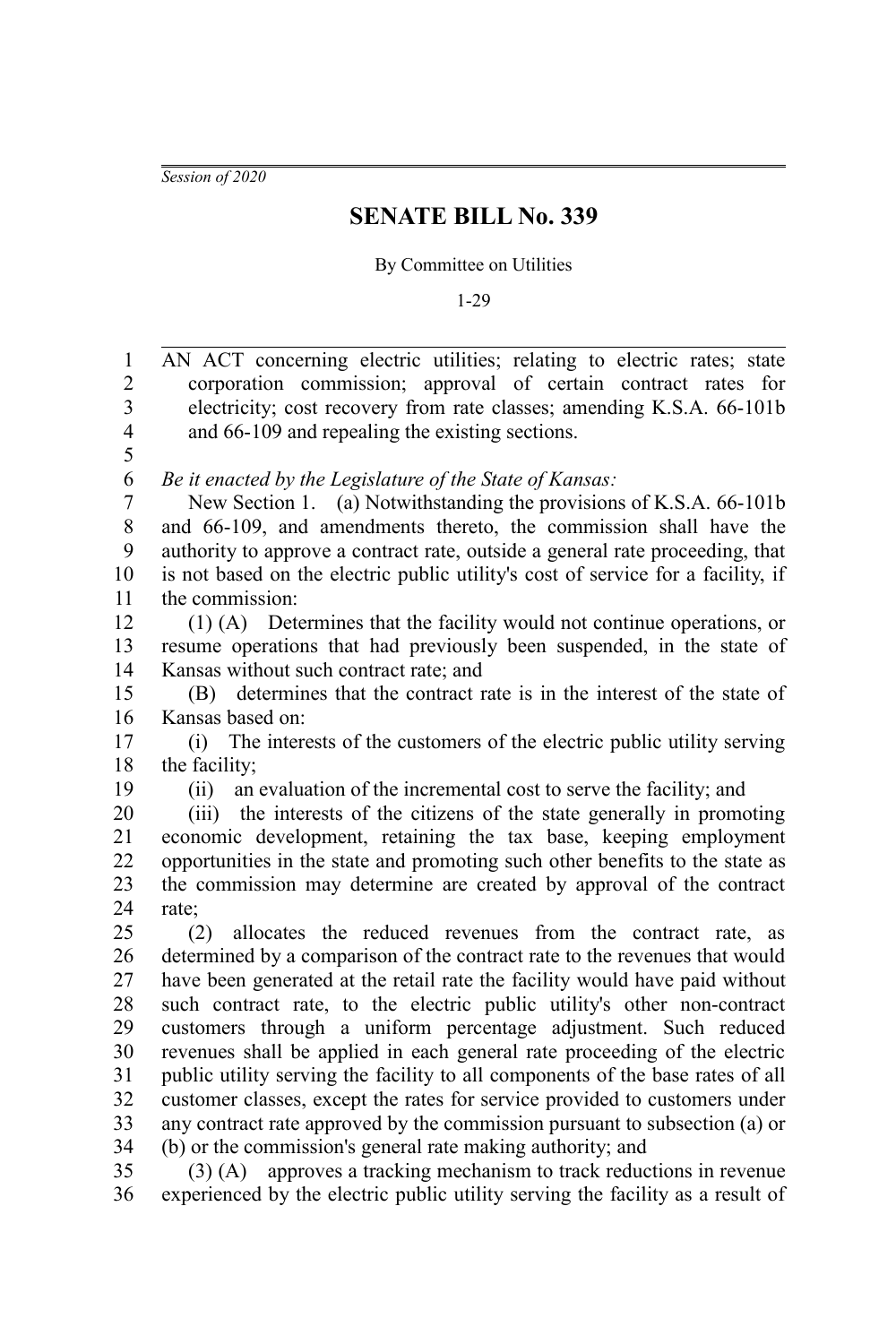the contract rate from the date the contract rate becomes effective; and 1

(B) such reductions in revenue shall be deferred to a regulatory asset and shall accrue interest at the weighted average cost of capital used by the commission to set the electric public utility's rates in its most recently concluded general rate proceeding with the balance of such regulatory asset to be included in the rate base and revenue requirement of the electric public utility in each of its general rate proceedings through an amortization of the balance over a reasonable period until fully collected from the electric public utility's non-contract rate customers. 2 3 4 5 6 7 8 9

(b) Notwithstanding the provisions of K.S.A. 66-101b and 66-109, and amendments thereto, the commission shall have the authority to approve a contract rate, outside a general rate proceeding, that is based on the electric public utility's incremental cost of service for a facility, if the commission: 10 11 12 13 14

(1) (A) Determines that the facility would not commence or expand operations in the state of Kansas without such contract rate; 15 16

(B) determines that the contract rate recovers the incremental cost of providing service to the facility; and 17 18

(C) determines that the contract rate is in the interest of the state of Kansas based on: 19 20

(i) The interests of the customers of the electric public utility serving the facility; 21  $22$ 

23

(ii) the incremental cost of serving the facility; and

(iii) the interests of the citizens of the state generally in promoting economic development, retaining the tax base, keeping employment opportunities in the state and promoting such other benefits to the state as the commission may determine are created by approval of the contract rate; and 24 25 26 27 28

(2) uses the reduction in revenues that result from any contract rate approved by the commission pursuant to this subsection that will be in effect during the effective period of the rate for the purposes of determining the electric utility's revenue requirement in each general rate proceeding concluded after the effective date of this section. 29 30 31 32 33

(c) The contract rates authorized by this section may be approved by the commission for a term of up to 10 years, and an electric public utility may apply for reapproval of such contract rates for a facility that the commission has granted approval under this section. 34 35 36 37

(d) The provisions of this section shall not affect any contract rates approved by the commission prior to, and in effect on, the effective date of this section. This section shall not: 38 39 40

(1) Affect or diminish the authority of the commission to approve just and reasonable contract rates filed pursuant to the commission's general ratemaking authority according to custom and practice of the commission 41 42 43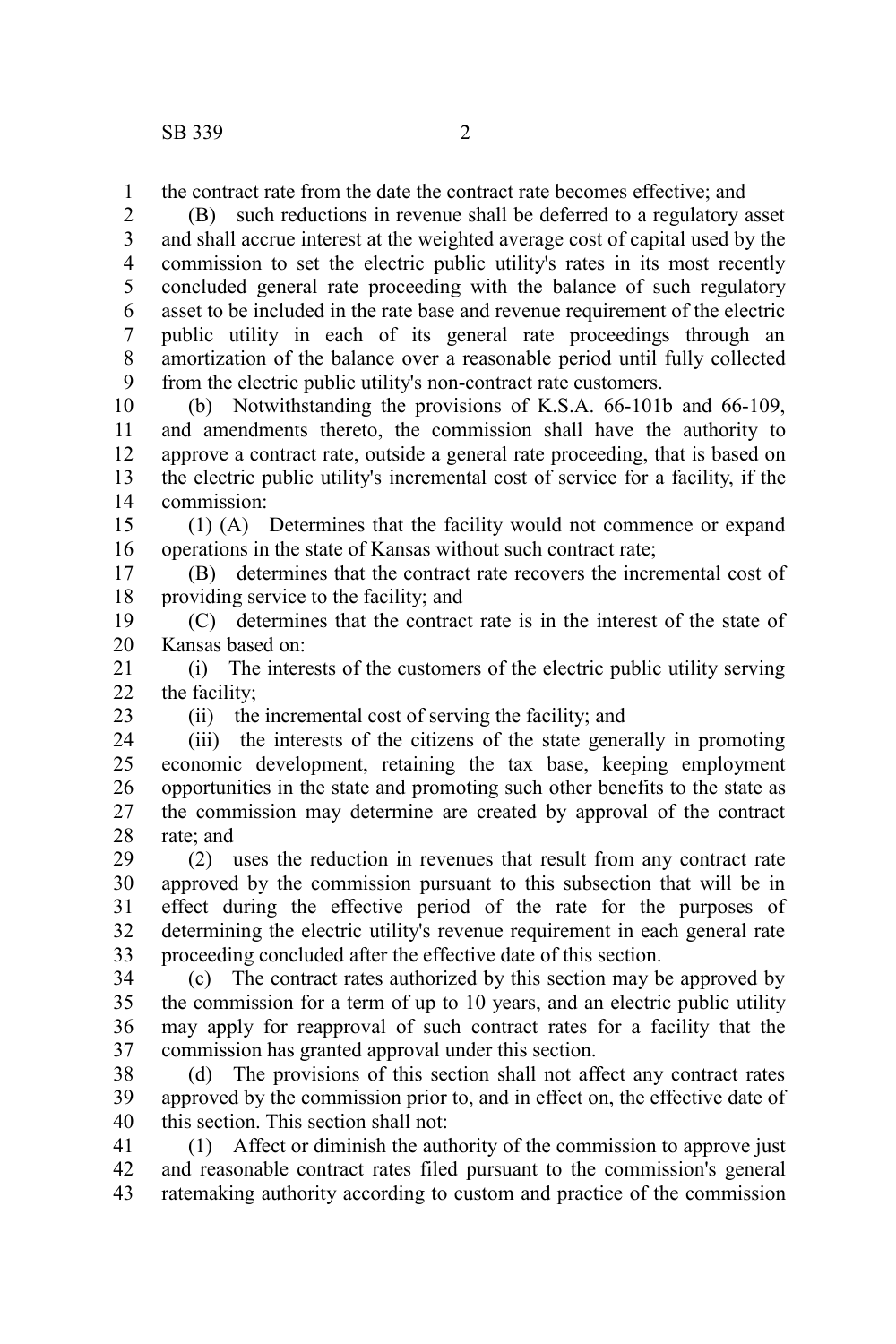in place prior to the effective date of this section; or

1 2

7

(2) establish standards for approval of such contract rates.

(e) If the commission approves a contract rate pursuant to this section, the commission shall not have the authority to modify or eliminate any such rate during the specified term, subject to the conditions established by this section. 3 4 5 6

(f) As used in this section:

(1) "Electric public utility" means the same as prescribed in K.S.A. 66-101a, and amendments thereto; and 8 9

(2) "facility" means an existing or proposed building or buildings of an existing or potential electric customer with existing or expected load equal to, or in excess of, a monthly demand of 50 megawatts, and such load may represent the aggregate demand of multiple meter accounts. 10 11 12 13

New Sec. 2. (a) Notwithstanding the provisions of K.S.A. 66-101b or 66-109, and amendments thereto, the commission shall authorize an electric public utility to implement economic development rate schedules that provide discounts from otherwise applicable standard rates for electric service for new or expanded facilities of industrial or commercial customers that are not in the business of selling or providing goods or services directly to the general public. To be eligible for such discounts, such customer shall: 14 15 16 17 18 19 20 21

(1) Have incentives from one or more local, regional, state or federal economic development agencies to locate such new or expanded facilities in the electric public utility's certified service territory;  $22$ 23 24

(2) qualify for service under the electric public utility's nonresidential and non-lighting rate schedules for such new or expanded facility; and 25 26 27

(3) not receive the discount together with service provided by the electric public utility pursuant to any other special contract agreements. 28 29

(b) The discount authorized by this section shall only be applicable to new facilities or expanded facilities that have: 30 31

(1) A peak demand that is reasonably projected to be at least 200 kilowatts within two years of the date the customer first receives service under the discounted rate and is not the result of shifting existing demand from other facilities of the customer in the electric public utility's certified service territory and: 32 33 34 35 36

(A) Has an annual load factor that is reasonably projected to equal or exceed the customer's annual system load factor within two years of the date the customer first receives service under the discounted rate; or 37 38 39

(B) otherwise warrants a discounted rate based on any of the following factors: 40 41

(i) The number of new permanent full-time jobs created or the percentage increase in existing permanent full-time jobs created; 42 43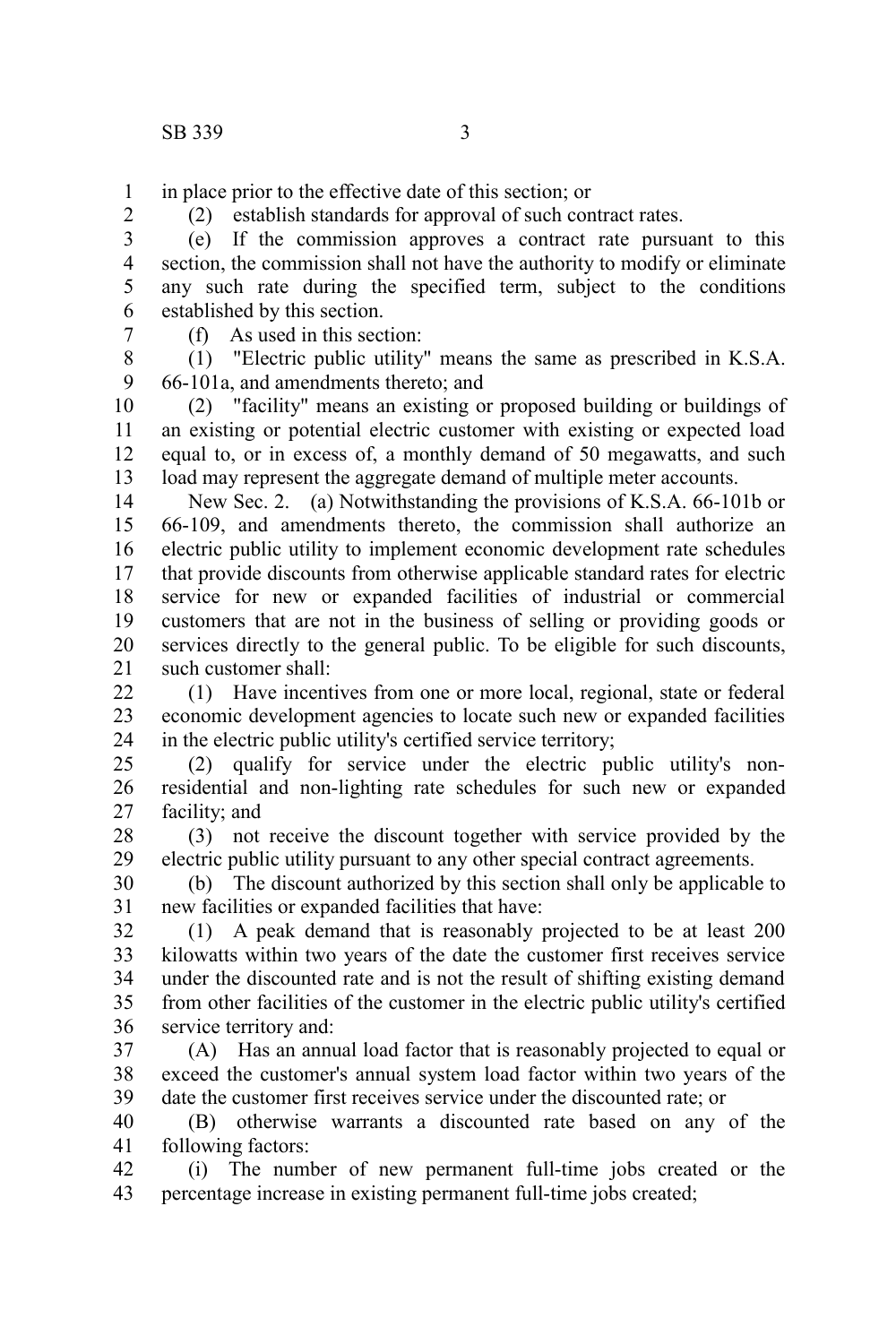- (ii) the level of capital investment; 1
- (iii) additional off-peak usage; 2
- (iv) curtailable or interruptible load; 3
- (v) new industry or technology; or 4
- 5
- (vi) competition with existing industrial customers; or

(2) a peak demand that is reasonably projected to be at least 300 kilowatts within two years of the date the customer first receives service under the discounted rate and is not the result of shifting existing demand from other facilities of the customer in the electric public utility's certified service territory and: 6 7 8 9 10

(A) An annual load that is reasonably projected to be at least 55% of the electric public utility's annual system load factor within two years of the date the customer first receives service under the discounted rate; and 11 12 13

(B) the facility shall, once first achieved, maintain the peak demand and load factor for the remaining duration of the discounted rate. 14 15

(c) The discount authorized by this section shall be determined by reducing otherwise applicable charges associated with the rate schedule applicable to the new or expanded existing facility by a fixed percentage for each year of service under the discount for a period of up to five years. The average of the annual discount percentages shall not: 16 17 18 19 20

(1) Exceed 20% for discounts that qualify pursuant to subsection (b) (1), but may be between 5% to 30% in any year; and 21 22

(2) exceed 40% for discounts that qualify pursuant to subsection (b) (2), but may be between 20% to 50% in any year. 23 24

(d) In each general rate proceeding concluded after the effective date of this section, the commission shall allocate the reduced level of revenues arising from the discounted rates provided for in this section through the application of a uniform percentage adjustment to the revenue requirement responsibility for all customer classes of the electric public utility providing such discounted rate, including the classes with customers that qualify for discounts under this act, except for rates for service provided to customers under contract rates either approved by the commission pursuant to section 1, and amendments thereto, or the commission's general ratemaking authority. 25 26 27 28 29 30 31 32 33 34

(e) (1) The commission shall approve a tracking mechanism to track reductions in revenue experienced by the electric public utility serving the facility as a result of the discount rate from the date the discount rate becomes effective; and 35 36 37 38

(2) such reductions in revenue shall be deferred to a regulatory asset and shall accrue interest at the weighted average cost of capital used by the commission to set the electric public utility's rates in its most recently concluded general rate proceeding with the balance of such regulatory asset to be included in the rate base and revenue requirement of the electric 39 40 41 42 43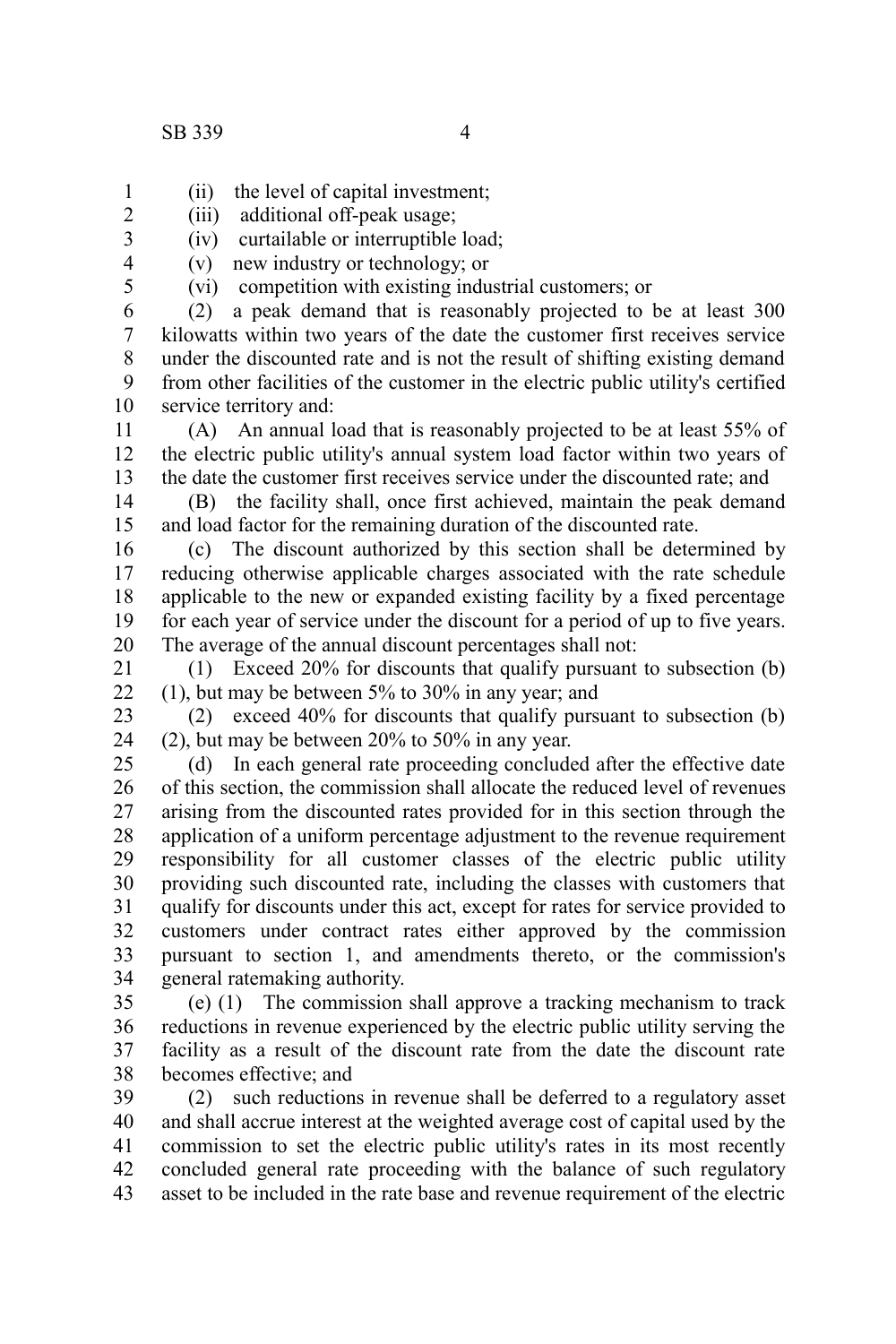public utility in each of the utility's general rate proceedings through an amortization of the balance over a reasonable period until fully collected from the utility's non-contract rate customers. 1 2 3

(f) The provisions of this section shall not apply to rates for service provided to customers under contract rates approved by the commission pursuant to section 1, and amendments thereto, or the commission's general ratemaking authority according to custom and practice of the commission in place prior to the effective date of this section. 4 5 6 7 8

9

(g) For the purposes of this section:

(1) "Electric public utility" means the same as prescribed in K.S.A. 66-101a, and amendments thereto; 10 11

(2) "expanded facility" means a separately metered facility of the customer, unless the utility determines that the additional costs of separate metering of such facility would exceed the associated benefits or that it would be difficult or impractical to install or read the meter, that has not received service in the electric utility's certified service territory in the previous 12 months; and 12 13 14 15 16 17

(3) "new facility" means a building of the customer that has not received electric service in the electric utility's certified service territory in the previous 12 months. 18 19 20

Sec. 3. K.S.A. 66-101b is hereby amended to read as follows: 66- 101b. *Except as provided in sections 1 and 2, and amendments thereto,* every electric public utility governed by this act shall be required to furnish reasonably efficient and sufficient service and facilities for the use of any and all products or services rendered, furnished, supplied or produced by such electric public utility, to establish just and reasonable rates, charges and exactions and to make just and reasonable rules, classifications and regulations. Every unjust or unreasonably discriminatory or unduly preferential rule, regulation, classification, rate, charge or exaction is prohibited and is unlawful and void. The commission shall have the power, after notice and hearing in accordance with the provisions of the Kansas administrative procedure act, to require all electric public utilities governed by this act to establish and maintain just and reasonable rates when the same are reasonably necessary in order to maintain reasonably sufficient and efficient service from such electric public utilities. 21 22 23 24 25 26 27 28 29 30 31 32 33 34 35 36

Sec. 4. K.S.A. 66-109 is hereby amended to read as follows: 66-109. *Except as provided in sections 1 and 2, and amendments thereto,* no common carrier or public utility governed by the provisions of this act shall, knowingly or willfully, charge, demand, collect or receive a greater or less compensation for the same class of service performed by-it such *common carrier or public utility* within the state, or for any service in connection therewith, than is specified in the printed schedules or 37 38 39 40 41 42 43